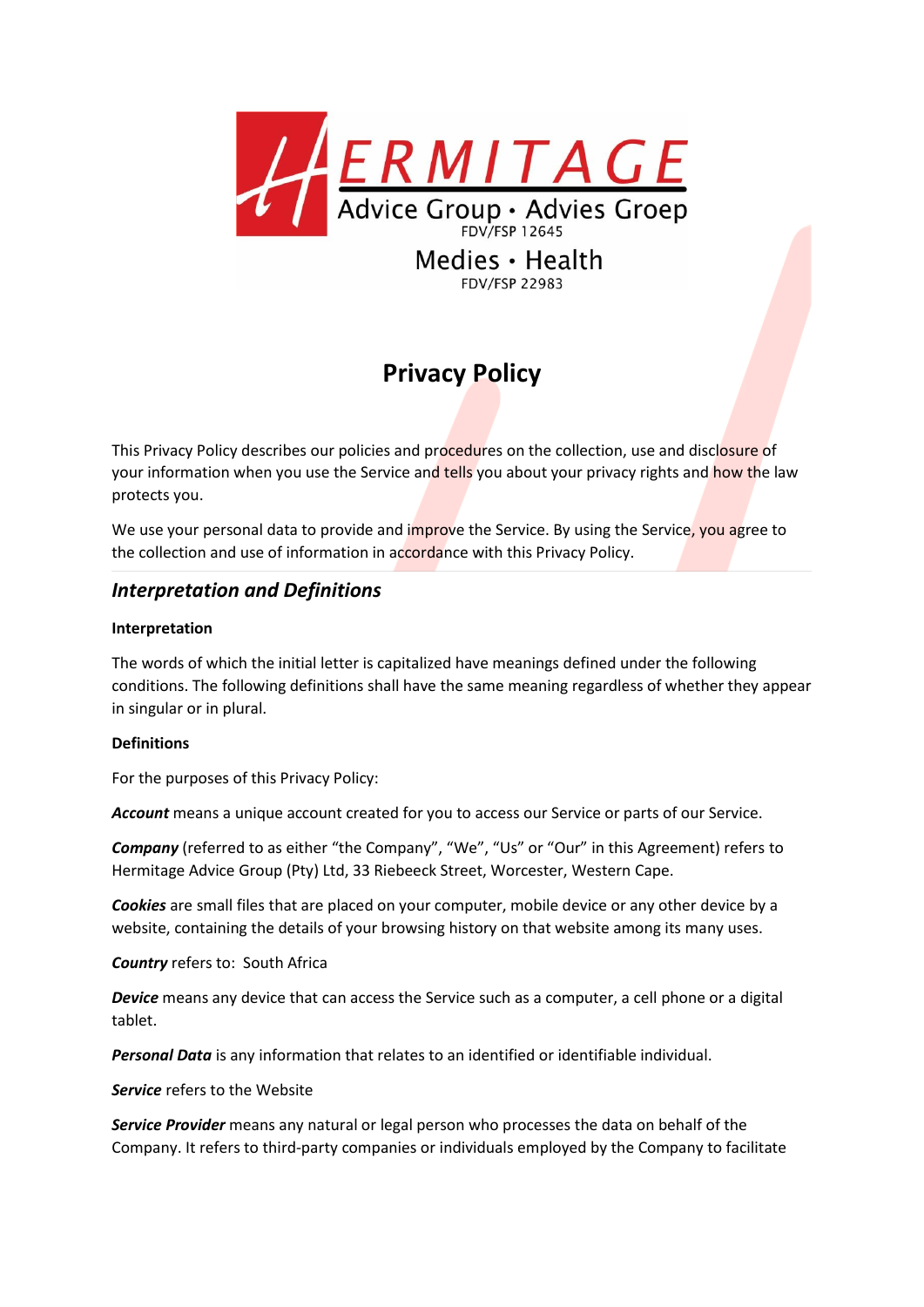the Service, to provide the Service on behalf of the Company, to perform services related to the Service or to assist the Company in analising how the Service is used.

*Usage Data* refers to data collected automatically, either generated by the use of the Service or from the Service infrastructure itself (for example, the duration of a page visit).

*Website* refers to Hermitage Advice Group, accessible fro[m http://www.hermitage.co.za](http://www.hermitage.co.za/)

You means the individual accessing or using the Service, or the company, or other legal entity on behalf of which such individual is accessing or using the Service, as applicable.

# **Collecting and Using Your Personal Data**

### **Types of Data Collected**

### *Personal Data*

While using Our Service, we may ask you to provide us with certain personally identifiable information that can be used to contact or identify you. Personally identifiable information may include, but is not limited to:

Email address

First name and last name

Phone number

Address, Province, Postal code, City

### **Usage Data**

Usage Data is collected automatically when using the Service.

Usage Data may include information such as your Device's Internet Protocol address (e.g. IP address), browser type, browser version, the pages of our Service that you visit, the time and date of your visit, the time spent on those pages, unique device identifiers and other diagnostic data.

When you access the Service by or through a mobile device, we may collect certain information automatically, including, but not limited to, the type of mobile device you use, your mobile device unique ID, the IP address of your mobile device, your mobile operating system, the type of mobile Internet browser you use, unique device identifiers and other diagnostic data.

We may also collect information that your browser sends whenever you visit our Service or when you access the Service by or through a mobile device.

### *Tracking Technologies and Cookies*

We use Cookies and similar tracking technologies to track the activity on Our Service and store certain information. Tracking technologies used are beacons, tags, and scripts to collect and track information and to improve and analise Our Service. The technologies we use may include:

*Cookies or Browser Cookies*. A cookie is a small file placed on your Device. You can instruct your browser to refuse all Cookies or to indicate when a Cookie is being sent. However, if you do not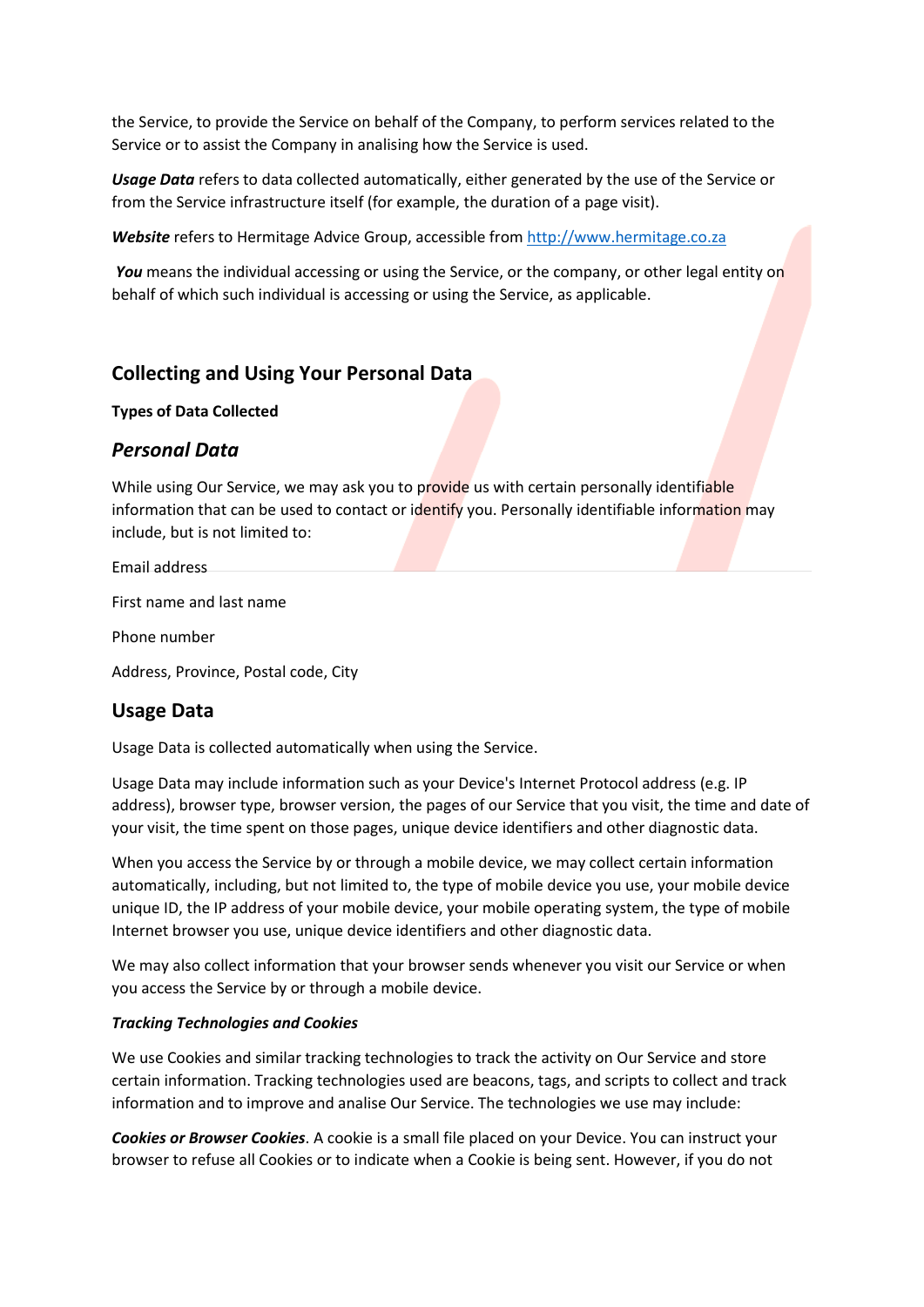accept Cookies, you may not be able to use some parts of our Service. Unless you have adjusted your browser setting so that it will refuse Cookies, our Service may use Cookies.

*Flash Cookies*. Certain features of our Service may use local stored objects (or Flash Cookies) to collect and store information about your preferences or your activity on our Service. Flash Cookies are not managed by the same browser settings as those used for Browser Cookies.

*Web Beacons*. Certain sections of our Service and our emails may contain small electronic files known as web beacons (also referred to as clear gifs, pixel tags, and single-pixel gifs) that permit the Company, for example, to count users who have visited those pages or opened an email and for other related website statistics (for example, recording the popularity of a certain section and verifying system and server integrity).

Cookies can be "Persistent" or "Session" Cookies. Persistent Cookies remain on your personal computer or mobile device when you go offline, while Session Cookies are deleted as soon as you close your web browser.

Learn more about cookies:

#### What Are Cookies?

We use both Session and Persistent Cookies for the purposes set out below:

#### *Necessary / Essential Cookies*

Type: Session Cookies

Administered by: Us

Purpose : These Cookies are essential to provide you with services available through the Website and to enable you to use some of its features. They help to authenticate users and prevent fraudulent use of user accounts. Without these Cookies, the services that you have asked for cannot be provided, and we only use these Cookies to provide you with those services.

#### *Cookies Policy / Notice Acceptance Cookies*

Type: Persistent Cookies

Administered by: Us

Purpose: These Cookies identify if users have accepted the use of cookies on the Website.

#### *Functionality Cookies*

Type: Persistent Cookies

Administered by: Us

Purpose: These Cookies allow us to remember choices you make when you use the Website, such as remembering your login details or language preference. The purpose of these Cookies is to provide you with a more personal experience and to avoid you having to re-enter your preferences every time you use the Website.

For more information about the cookies we use and your choices regarding cookies, please visit our Cookies Policy or the Cookies section of our Privacy Policy.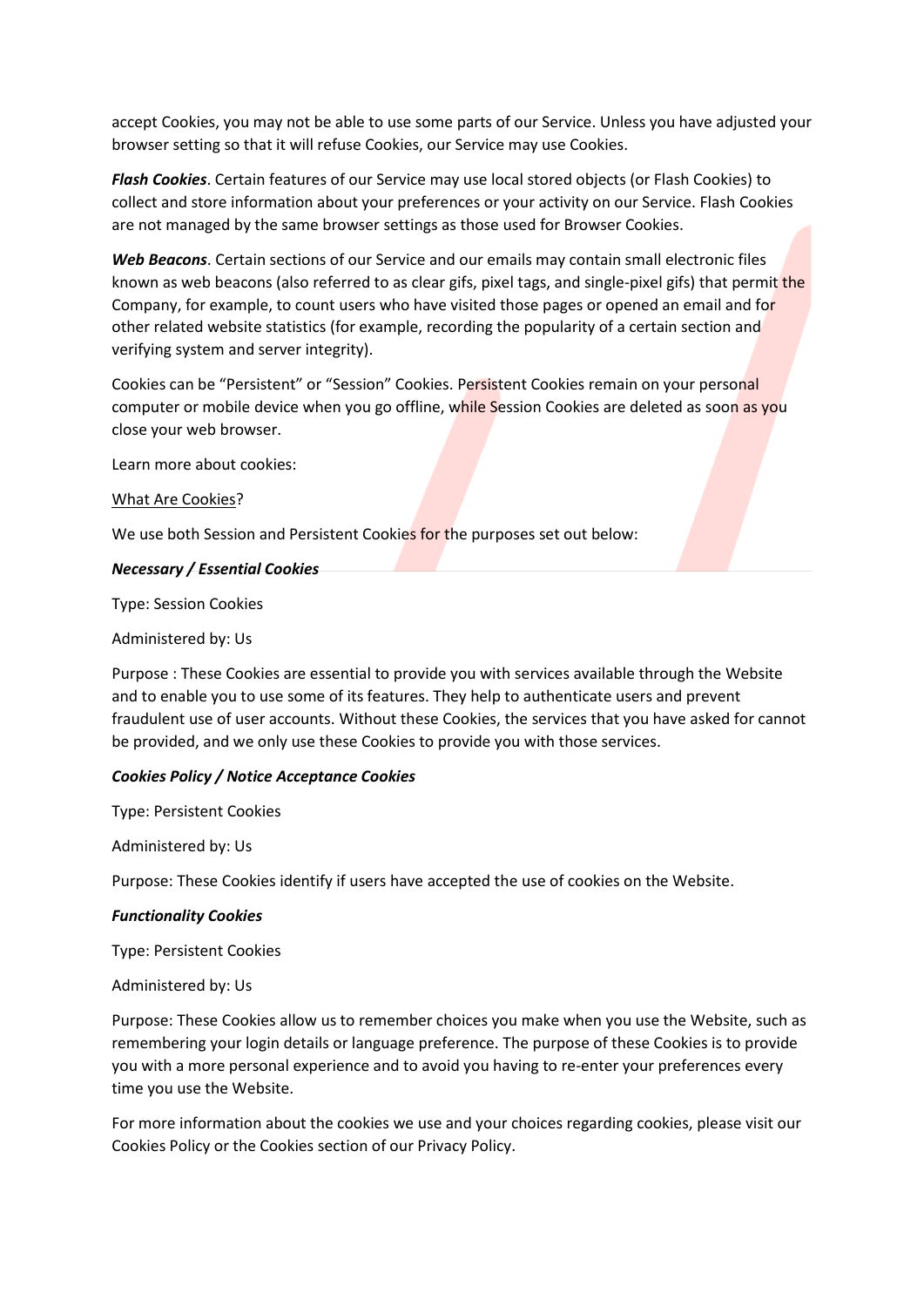# **Use of Your Personal Data**

The Company may use Personal Data for the following purposes:

*To provide and maintain our Service*, including to monitor the usage of our Service.

*To manage your account*: to manage your registration as a user of the Service. The Personal Data you provide can give you access to different functionalities of the Service that are available to you as a registered user.

*For the performance of a contract*: the development, compliance and undertaking of the purchase contract for the products, items or services you have purchased or of any other contract with us through the Service.

**To contact you**: To contact you by email, telephone calls, SMS, or other equivalent forms of electronic communication, such as a mobile application's push notifications regarding updates or informative communications related to the functionalities, products or contracted services, including the security updates, when necessary or reasonable for their implementation.

**To provide you** with news, special offers and **general** information about other goods, services and events which we offer that are similar to those that you have already purchased or enquired about unless you have opted not to receive such information.

*To manage your requests*: To attend and manage your requests to us.

*For business transfers*: We may use your information to evaluate or conduct a merger, divestiture, restructuring, reorganization, dissolution, or other sale or transfer of some or all of our assets, whether as a going concern or as part of bankruptcy, liquidation, or similar proceeding, in which Personal Data held by us about our Service users is among the assets transferred.

*For other purposes*: We may use your information for other purposes, such as data analysis, identifying usage trends, determining the effectiveness of our promotional campaigns and to evaluate and improve our Service, products, services, marketing and your experience.

We may share your personal information in the following situations:

*With Service Providers*: We may share your personal information with Service Providers to monitor and analise the use of our Service, to contact you.

*For business transfers*: We may share or transfer your personal information in connection with, or during negotiations of, any merger, sale of Company assets, financing, or acquisition of all or a portion of Our business to another company.

*With Affiliates*: We may share your information with our affiliates, in which case we will require those affiliates to honor this Privacy Policy. Affiliates include our parent company (if applicable) and any other subsidiaries, joint venture partners or other companies that we control or that are under common control with us.

*With business partners*: We may share your information with our business partners to offer you certain products, services or promotions.

*With other users*: when you share personal information or otherwise interact in the public areas with other users, such information may be viewed by all users and may be publicly distributed outside.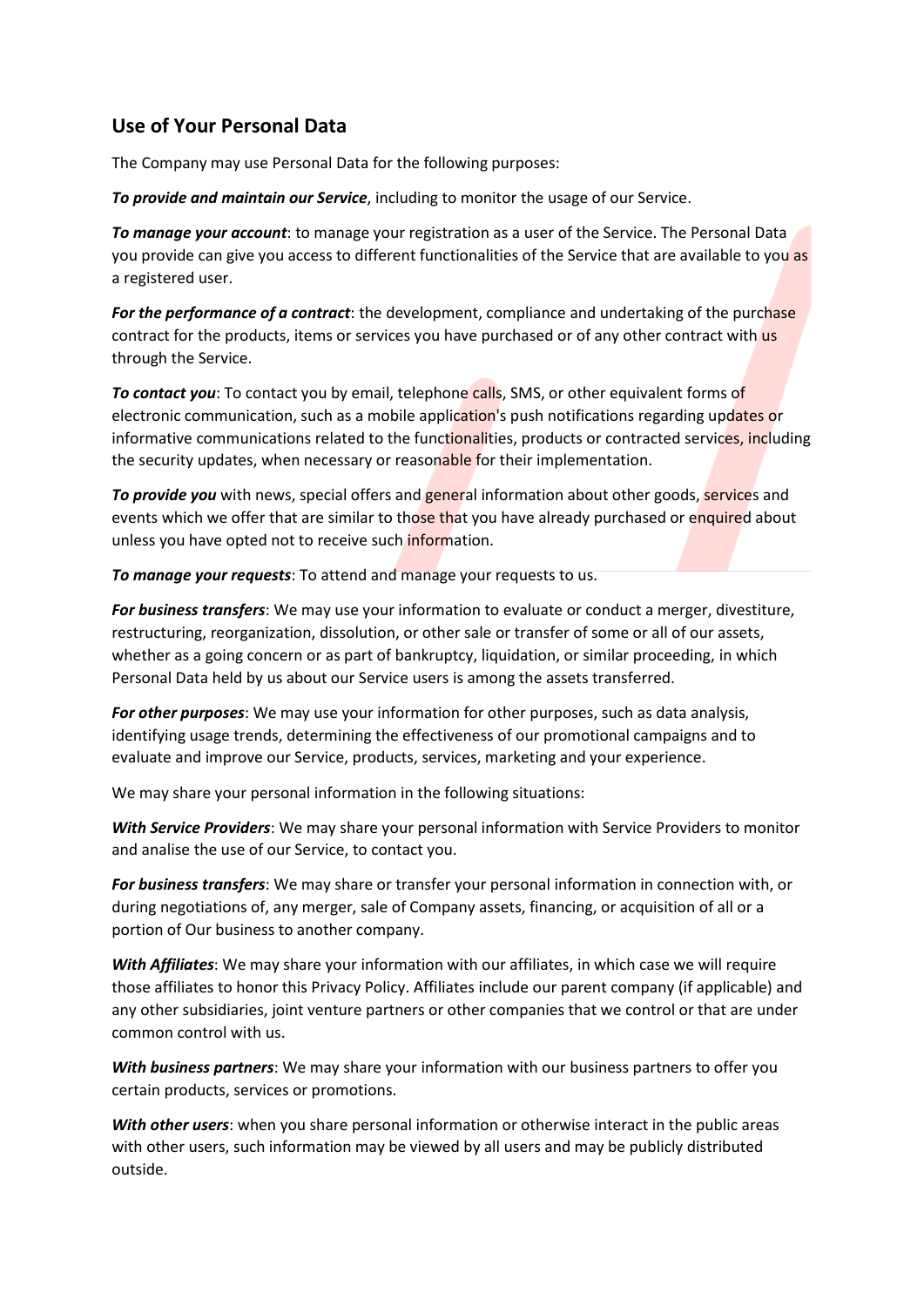*With your consent*: We may disclose your personal information for any other purpose with your consent.

### **Retention of Your Personal Data**

The Company will retain your Personal Data only for as long as is necessary for the purposes set out in this Privacy Policy. We will retain and use your Personal Data to the extent necessary to comply with our legal obligations (for example, if we are required to retain your data to comply with applicable laws), resolve disputes, and enforce our legal agreements and policies.

The Company will also retain Usage Data for internal analysis purposes. Usage Data is generally retained for a shorter period of time, except when this data is used to strengthen the security or to improve the functionality of Our Service, or we are legally obligated to retain this data for longer time periods.

# **Transfer of Your Personal Data**

Your information, including Personal Data, is processed at the Company's operating offices and in any other places where the parties involved in the processing are located. It means that this information may be transferred to  $-$  and maintained on  $-$  computers located outside of province, country or other governmental jurisdiction where the data protection laws may differ than those from your jurisdiction.

Your consent to this Privacy Policy followed by your submission of such information represents your agreement to that transfer.

The Company will take all steps reasonably necessary to ensure that your data is treated securely and in accordance with this Privacy Policy and no transfer of your Personal Data will take place to an organization or a country unless there are adequate controls in place including the security of your data and other personal information.

### **Disclosure of Your Personal Data**

### *Business Transactions*

If the Company is involved in a merger, acquisition or asset sale, your Personal Data may be transferred. We will provide notice before your Personal Data is transferred and becomes subject to a different Privacy Policy.

### *Law enforcement*

Under certain circumstances, the Company may be required to disclose your Personal Data if required to do so by law or in response to valid requests by public authorities (e.g. a court or a government agency).

### *Other legal requirements*

The Company may disclose your Personal Data in the good faith belief that such action is necessary to:

- Comply with a legal obligation
- Protect and defend the rights or property of the Company
- Prevent or investigate possible wrongdoing in connection with the Service